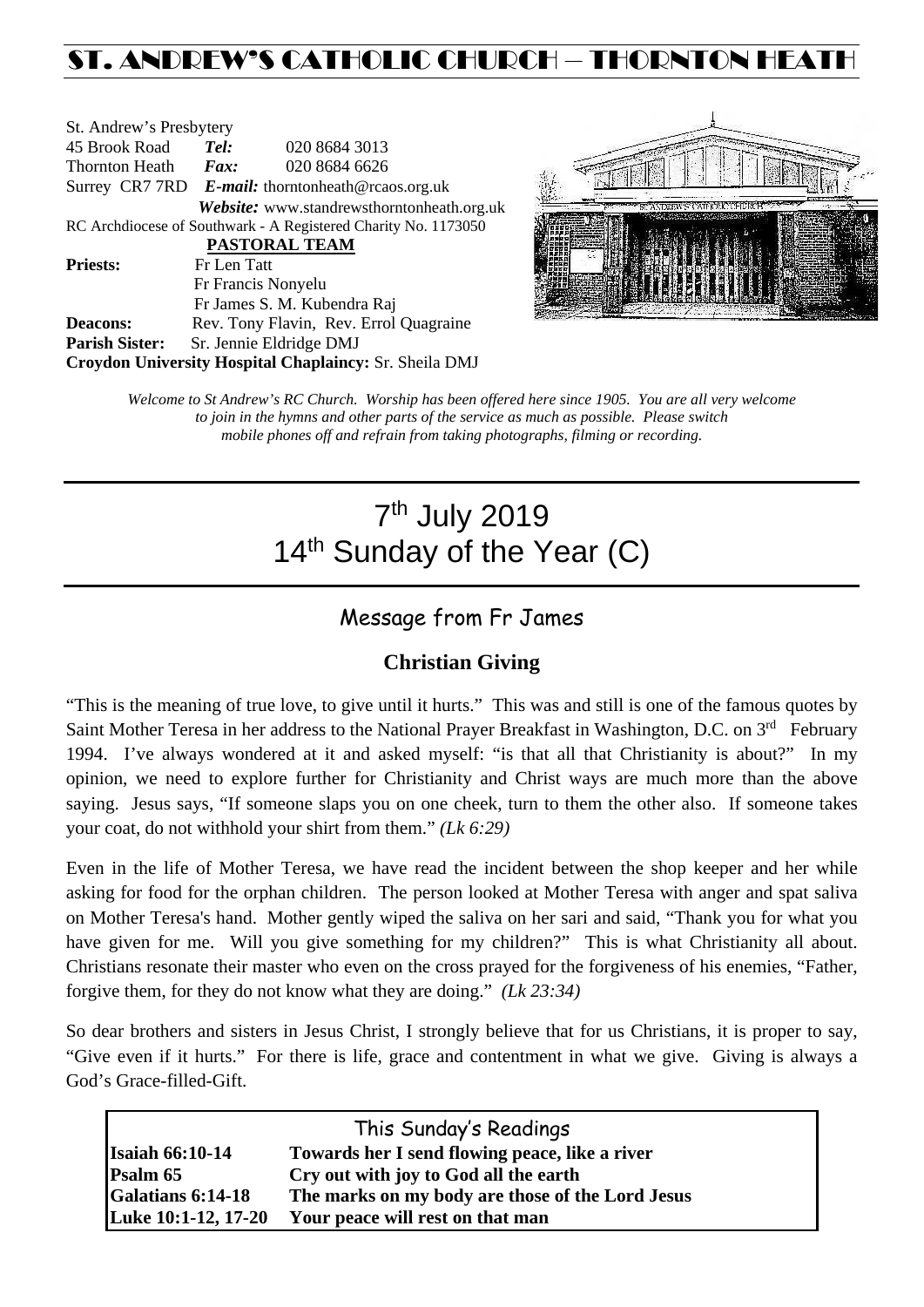# Diary for the Week

| Sunday 7 <sup>th</sup> July     |                    | 6.00pm (Saturday) First Mass of Sunday | Peter Pires RIP (Anniv)          |
|---------------------------------|--------------------|----------------------------------------|----------------------------------|
| $14^{th}$ Sunday of the Year    |                    |                                        |                                  |
|                                 | 9.30am             | Mass                                   | Parishioners                     |
|                                 | 11.30am            | Mass - First Holy                      | Gilda Margaret James RIP (Anniv) |
|                                 |                    | <b>Communion Going Forth</b>           |                                  |
|                                 |                    | and Celebration                        |                                  |
|                                 | 5.00pm             | <b>Rosary</b>                          |                                  |
|                                 | $5.15 - 5.45$ pm   | <b>Exposition and Benediction</b>      |                                  |
|                                 | 6.00 <sub>pm</sub> | <b>Mass</b>                            | <b>Bobby Hobbs</b>               |
|                                 | $7.00 - 9.00$ pm   | <b>Charismatic Prayer Group</b>        |                                  |
| Monday $8^{th}$ July            | 7.30am             | <b>Mass</b>                            | Private Intention                |
| Feria                           | 10.00am            | Mass                                   | Coleen D'Costa                   |
| Genesis 28:10-22                | $5.45 - 7.15$ pm   | <b>Beavers (hall)</b>                  |                                  |
| Matthew 9:18-26                 | $7.00 - 8.00$ pm   | <b>Family Holy Hour</b>                |                                  |
|                                 | $7.00 - 8.00$ pm   | <b>Parish Surgery</b>                  |                                  |
|                                 | $7.30 - 9.00$ pm   | Scouts (hall)                          |                                  |
| Tuesday 9th July                | 7.30am             | Mass                                   | Peter O'Donovan RIP              |
| Feria                           | 10.00am            | Mass                                   | Special Intention                |
| Genesis 32:23-33                |                    |                                        |                                  |
| Matthew 9:32-38                 |                    |                                        |                                  |
| Wednesday 10 <sup>th</sup> July | 7.30am             | Mass                                   | <b>Hayfron Family</b>            |
| Feria                           | 10.00am            | <b>Mass</b>                            | Midge Anderson                   |
| Genesis 41:55-57; 42:5-7.       | 2.00 <sub>pm</sub> | <b>Active Retirement Group</b>         |                                  |
| $17 - 24$                       | 6.00pm             | <b>Lectio Divina Group (hall)</b>      |                                  |
| Matthew 10:1-7                  | 7.30pm             | <b>Legion of Mary (hall)</b>           |                                  |
| Thursday $11^{th}$ July         | 7.30am             | <b>Mass</b>                            | Malcolm Jeganathan RIP (Anniv)   |
| <b>Saint Benedict</b>           | 10.00am            | Mass                                   | Fr Nishant Irudayadason          |
| Proverbs 2:1-9                  | $7.00 - 8.30$ pm   | <b>Cubs (St James the Great)</b>       |                                  |
| Matthew 19:27-29                |                    |                                        |                                  |
| Friday $12^{th}$ July           | 7.30am             | Mass                                   | John Messina RIP                 |
| Feria                           | 10.00am            | Mass                                   | May & Martin Power RIP (Anniv)   |
| Genesis 46:1-7.28-30            | 7.00pm             | <b>Liturgy Meeting</b>                 |                                  |
| Matthew 10:16-23                |                    |                                        |                                  |
| Saturday 13 <sup>th</sup> July  | 9.30am             | Mass                                   | <b>Holy Souls</b>                |
| Saint Henry                     | $10.00 - 10.30$ am | <b>Confessions</b>                     |                                  |
| Genesis 49:29-33; 50:15-26      | $5.00 - 5.30$ pm   | <b>Confessions</b>                     |                                  |
| Matthew 10:24-33                | 6.00 <sub>pm</sub> | <b>First Mass of Sunday</b>            | Private Intention                |
| Sunday $14^{th}$ July           | 9.30am             | Mass                                   | <b>Donors Intention</b>          |
| $15th$ Sunday of the Year       | 11.30am            | Mass                                   | Paul Etuka RIP                   |
|                                 | 5.00pm             | <b>Rosary</b>                          |                                  |
|                                 | $5.15 - 5.45$ pm   | <b>Exposition and Benediction</b>      |                                  |
|                                 | 6.00 <sub>pm</sub> | Mass                                   | Parishioners                     |
|                                 | $7.00 - 9.00$ pm   | <b>Charismatic Prayer Group</b>        |                                  |

| Money Matters                 |           |  |  |  |
|-------------------------------|-----------|--|--|--|
| <b>Collection Last Sunday</b> | £1,204.04 |  |  |  |
| Payment by Standing Order     | £ 700.00  |  |  |  |
| Total offertory               | £1,904.04 |  |  |  |
| Collection for Peter's Pence  | £ 528.95  |  |  |  |
| Thank you for your generosity |           |  |  |  |

Altar Servers Church Cleaners<br>
This week Team 3<br>
This week Sancho's Dunch Cleaners<br>
Church Cleaners



This week Team 3 This week Sancho's Dusters<br>
Next week St Jude's Group Next week St Jude's Group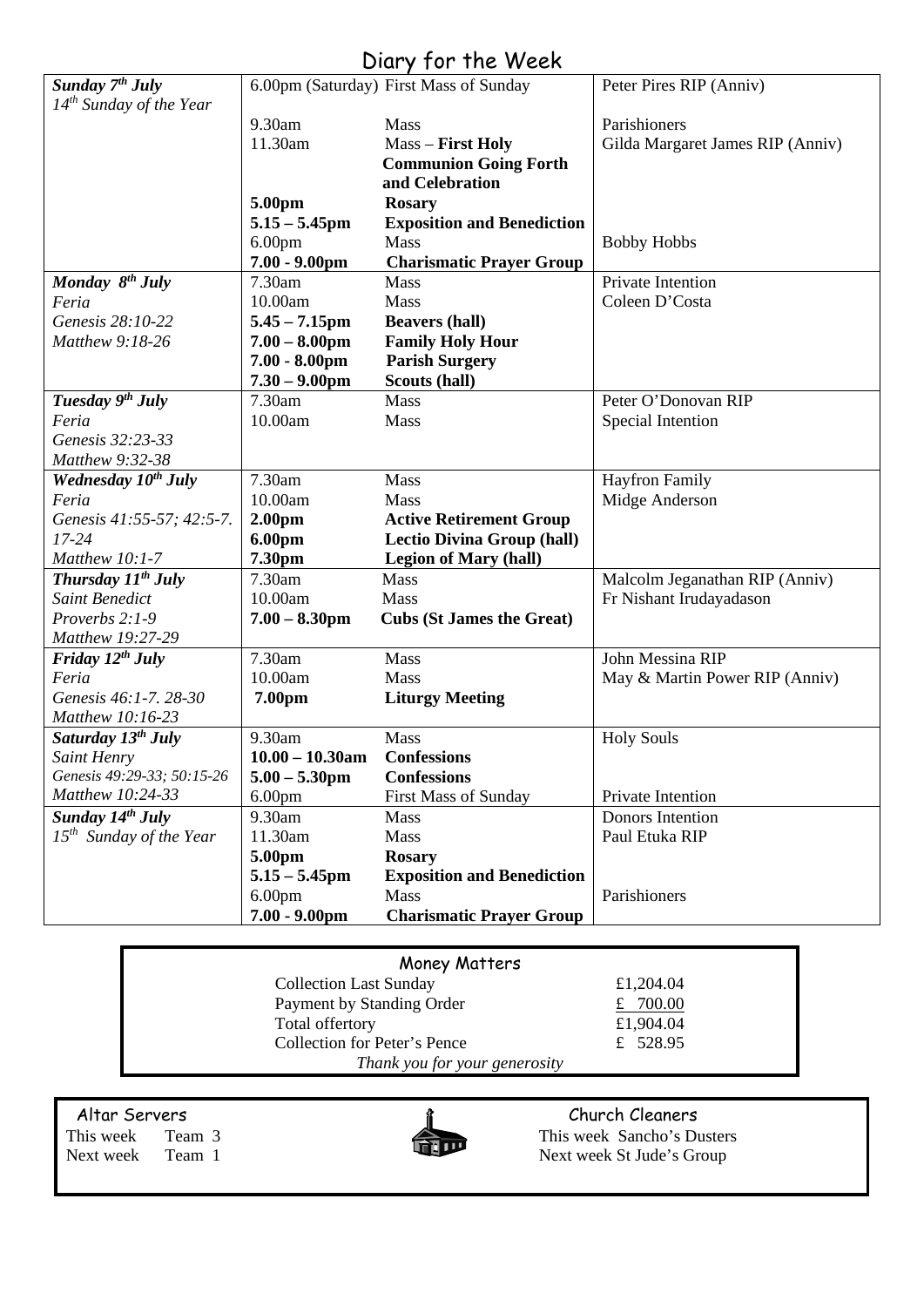### St. Andrew's Parish Notices

#### **FIRST HOLY COMMUNION**

Congratulations once again to our children who made their First Holy Communions recently. They will now have their Going Forth and celebration Mass at 11.30am today Sunday  $7<sup>th</sup>$  July, please note that the children will be sitting together in the front few benches.

#### **TEA/COFFEE AFTER SUNDAY 9.30AM MASS**

Please do go along to the hall after every 9.30am Sunday Mass where tea/coffee and cakes are always served. All are most welcome.

#### **HOME-MADE GREETING CARDS FOR SALE**

There will be a sale of home-made greeting cards after the 9.30am Mass (every first Sunday of each month) in aid of our Golden Fundraising Campaign. Please go along to the hall and help support this event.

#### **FAMILY HOLY HOUR**

The theme for the Family Holy Hour on Monday,  $8<sup>th</sup>$  July (7 to 8 pm) is the "most precious blood of Jesus". We hope you will join us even if only for 10 minutes. It will bring a blessing to you, your family and our parish community.

#### **AFTERNOON TEA**

Would you like to treat someone to Afternoon Tea? If so, as part of the 50 For 50 fundraising campaign, there will be Afternoon Tea here at St Andrew's on Saturday,  $13<sup>th</sup>$  July from 2.00 – 5.00pm. The cost will be £6.50 per person and to book your place, tickets will be on sale after all Masses. Please join us in drinking lots of tea (or coffee!), indulging on dainty sandwiches, lots of cream and cakes, and most importantly, being with friends and family, while at the same time raising funds needed for the Parish.

#### **ST ANDREW'S PARISHIONERS**

The Rosary Group are arranging a visit to the Tyburn Convent in Marble Arch, central London on 13<sup>th</sup> July where there is 24hour Exposition of the Blessed Sacrament and we will visit for a short while and offer prayers. Following this we will then gather and have a picnic in Hyde Park. If you interested in attending, please contact Joseph Okoroafor after daily Mass or leave your contact details with the Parish office. Please meet outside the Church at 10.15am or you can make your own way there.

#### **A DAY WITH JESUS**

You are invited to the 'A Day with Jesus' Ministry being held here at St Andrew's Church on every fourth Saturday of every month from  $12 - 4.00$ pm, the next one will be on  $27<sup>th</sup>$  July. Please check the notice board for the full programme details and contacts for further information.

#### **FRIENDS OF THE HOLY FAMILY**

The Friends of the Holy Family invite you to join them for a power-point presentation which is being shown as a visual aid to pray the rosary and there is also a short children's DVD on saints, Saturday 20<sup>th</sup> July from 10.15am to 11.30am, in the hall.

#### **SECOND COLLECTION NEXT WEEK**

The collection will be for The Apostleship of the Sea (AoS). The AoS is a Catholic charity supporting seafarers worldwide. They provide practical and pastoral care to all seafarers, regardless of nationality or belief. Port chaplains and volunteer ship visitors welcome seafarers, offer welfare service and advice, practical help, care and friendship. The AoS in Great Britain is part of an international network known to the maritime world as *Stella Maris,* working in more than 250 ports round the world. 90% of world trade